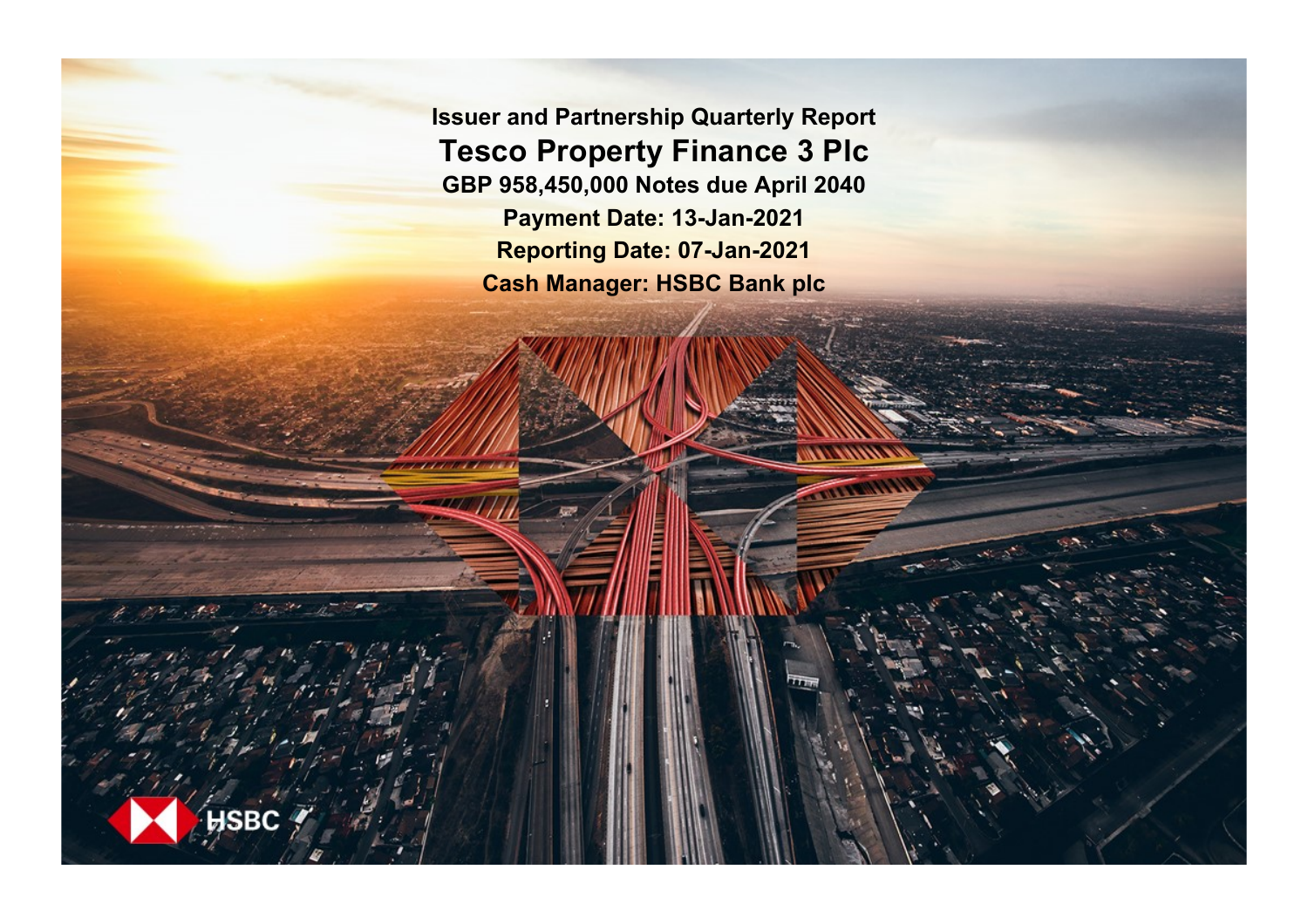

#### **Contents**

<span id="page-1-0"></span>

|                                                  | Page           |
|--------------------------------------------------|----------------|
| Contents                                         | $\overline{2}$ |
| <b>Transaction Details</b>                       | 3              |
| Loan Report                                      | 4              |
| Reserves                                         | 5              |
| Partnership Accounts                             | 6              |
| Partnership Available Funds                      | 8              |
| Partnership Pre-Enforcement Priority of Payments | 9              |
| <b>Bond Report</b>                               | 10             |
| <b>Bond Ratings</b>                              | 11             |
| <b>Issuer Accounts</b>                           | 12             |
| <b>Issuer Available Funds</b>                    | 13             |
| Issuer Pre-Enforcement Priority of Payments      | 14             |
| <b>Disclaimer</b>                                | 15             |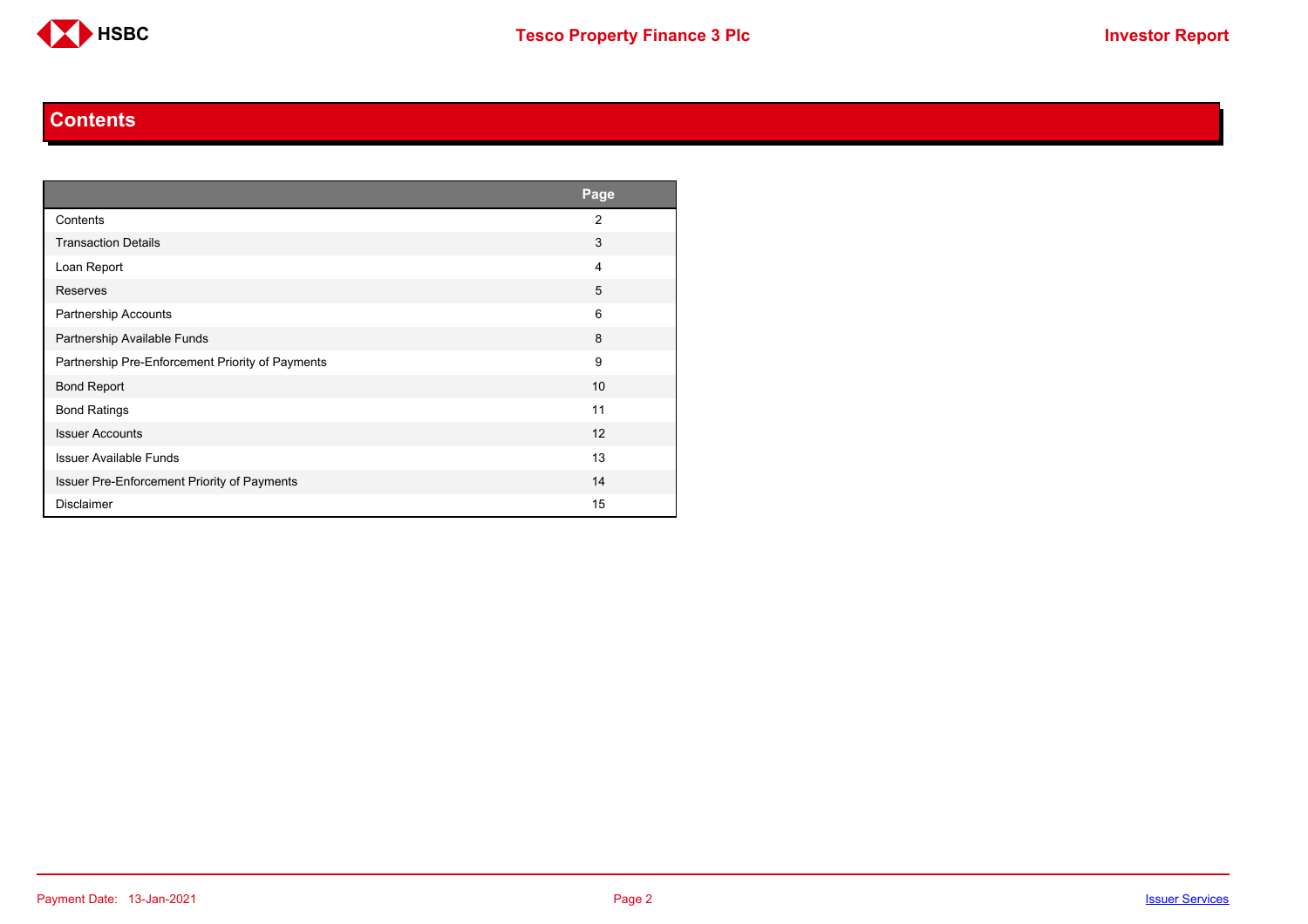

#### <span id="page-2-0"></span>**Transaction Details**

| <b>Key Dates</b>            |                             |  | <b>HSBC Contact Details</b>    |
|-----------------------------|-----------------------------|--|--------------------------------|
| <b>Closing Date</b>         | Wednesday, 7 July, 2010     |  | Role                           |
| <b>Calculation Date</b>     | Thursday, 7 January, 2021   |  | Name                           |
| Calculation Period (start)  | Thursday, 8 October, 2020   |  | Email                          |
| Calculation Period (end)    | Thursday, 7 January, 2021   |  | Group Email                    |
| Interest Period (start)     | Tuesday, 13 October, 2020   |  | Telephone                      |
| Interest Period (end)       | Wednesday, 13 January, 2021 |  |                                |
| <b>Current Payment Date</b> | Wednesday, 13 January, 2021 |  | <b>Period Day Counts</b>       |
| Next Payment Date           | Tuesday, 13 April, 2021     |  | <b>Calculation Period Days</b> |
| <b>Final Maturity Date</b>  | Friday, 13 April, 2040      |  | <b>Interest Period Days</b>    |

| <b>Transaction Parties</b>   |                                             |
|------------------------------|---------------------------------------------|
| <b>Issuer</b>                | Tesco Property Finance 3 Plc                |
| The Partnership              | The Tesco Passaic Limited Partnership       |
| Cash Manager                 | <b>HSBC Bank plc</b>                        |
| <b>Account Bank</b>          | <b>HSBC Bank plc</b>                        |
| <b>Property Advisor</b>      | Cushman & Wakefield LLP                     |
| <b>Issuer Swap Provider</b>  | Tesco                                       |
| <b>Property Pool Manager</b> | Spen Hill Management Limited                |
| <b>Partnership Operator</b>  | Crestbridge Property Partnerships Ltd       |
| Trustee                      | HSBC Corporate Trustee Company (UK) Limited |

| <b>HSBC Contact Details</b> |                               |
|-----------------------------|-------------------------------|
| Role                        | <b>Client Service Manager</b> |
| Name                        | Arjeet Das                    |
| Fmail                       | arjeet.das@hsbc.com           |
| Group Email                 | ctla.securitisation@hsbc.com  |
| Telephone                   | 0207 991 3754                 |

| <b>Period Day Counts</b>        |         |
|---------------------------------|---------|
| Calculation Period Days 91 days |         |
| Interest Period Days            | 92 days |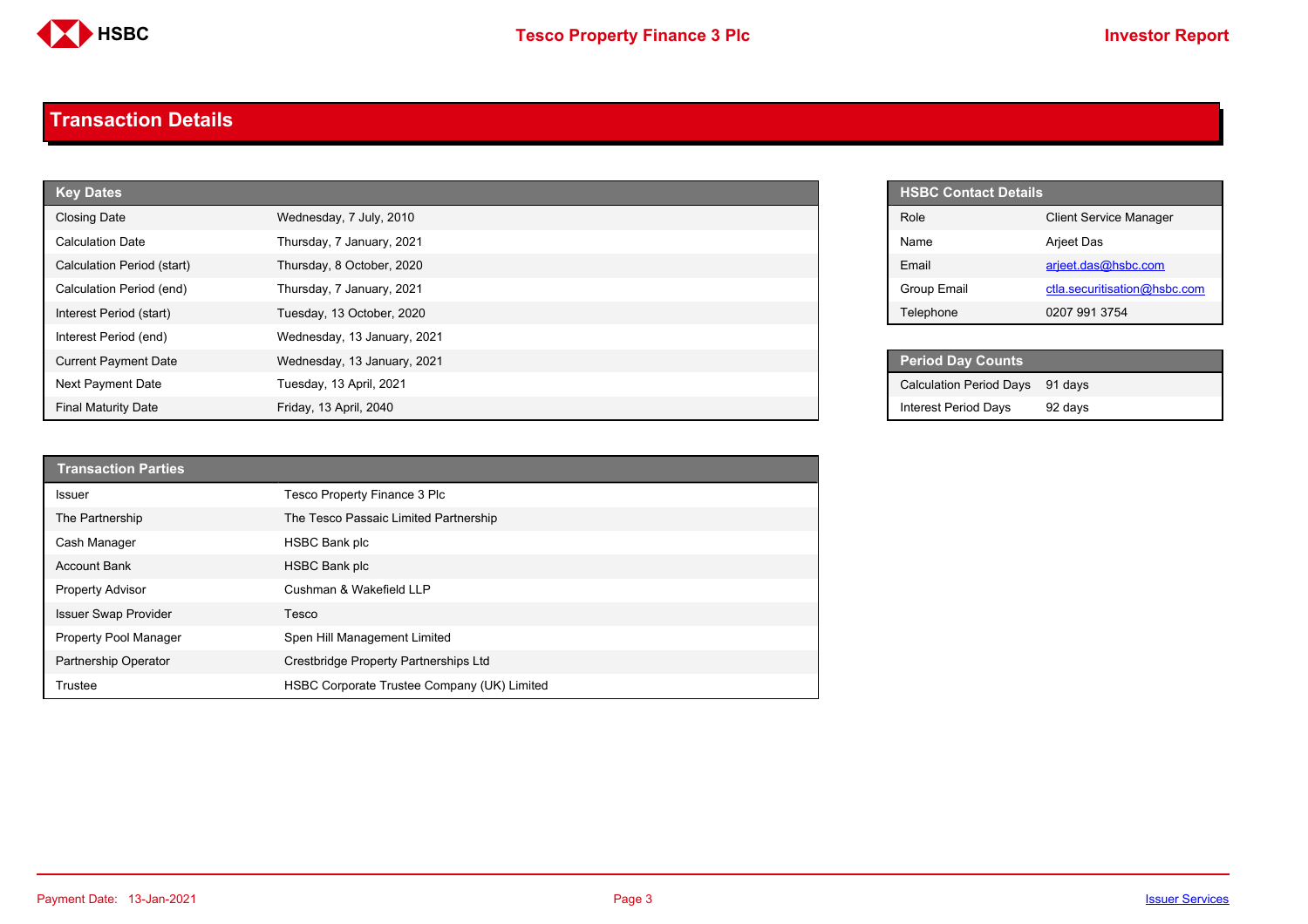

# <span id="page-3-0"></span>**Loan Report**

| <b>Class</b>                    | <b>FACILITY</b>           |
|---------------------------------|---------------------------|
| Currency                        | GBP                       |
| <b>ISIN</b>                     |                           |
| <b>Payment Frequency</b>        | Quarterly                 |
| <b>Current Payment Date</b>     | 11-Jan-2021               |
| <b>Interest Accrual Method</b>  | <b>Actual/Actual ICMA</b> |
| <b>Final Maturity Date</b>      | 10-Apr-2040               |
|                                 |                           |
| <b>Current Period Rates:</b>    |                           |
| Reference Index                 | <b>Fixed Rate</b>         |
| <b>Index Determination Date</b> | N/A                       |
| <b>Index Rate</b>               | 5.74400%                  |
| Margin                          | 0.00000%                  |
| <b>Total Coupon</b>             | 5.74400%                  |
|                                 |                           |
| <b>Transaction Amounts:</b>     |                           |
| Original Issue Size             | £958,450,000.00           |
| Opening Balance for Period      | £918,347,016.00           |
| <b>Beginning Pool Factor</b>    | 0.95816                   |
| <b>Principal Repayments</b>     | £4,256,034.00             |
| Closing Balance for Period      | £914,090,982.00           |
| <b>Ending Pool Fctor</b>        | 0.95372                   |
|                                 |                           |
| <b>Prior Unpaid Interest</b>    | £0.00                     |
| Interest on Prior Unpaid        | £ 0.00                    |
| <b>Current Interest Due</b>     | £13,187,463.15            |
| <b>Total Interest Paid</b>      | £13,187,463.15            |
| <b>Unpaid Interest</b>          | £0.00                     |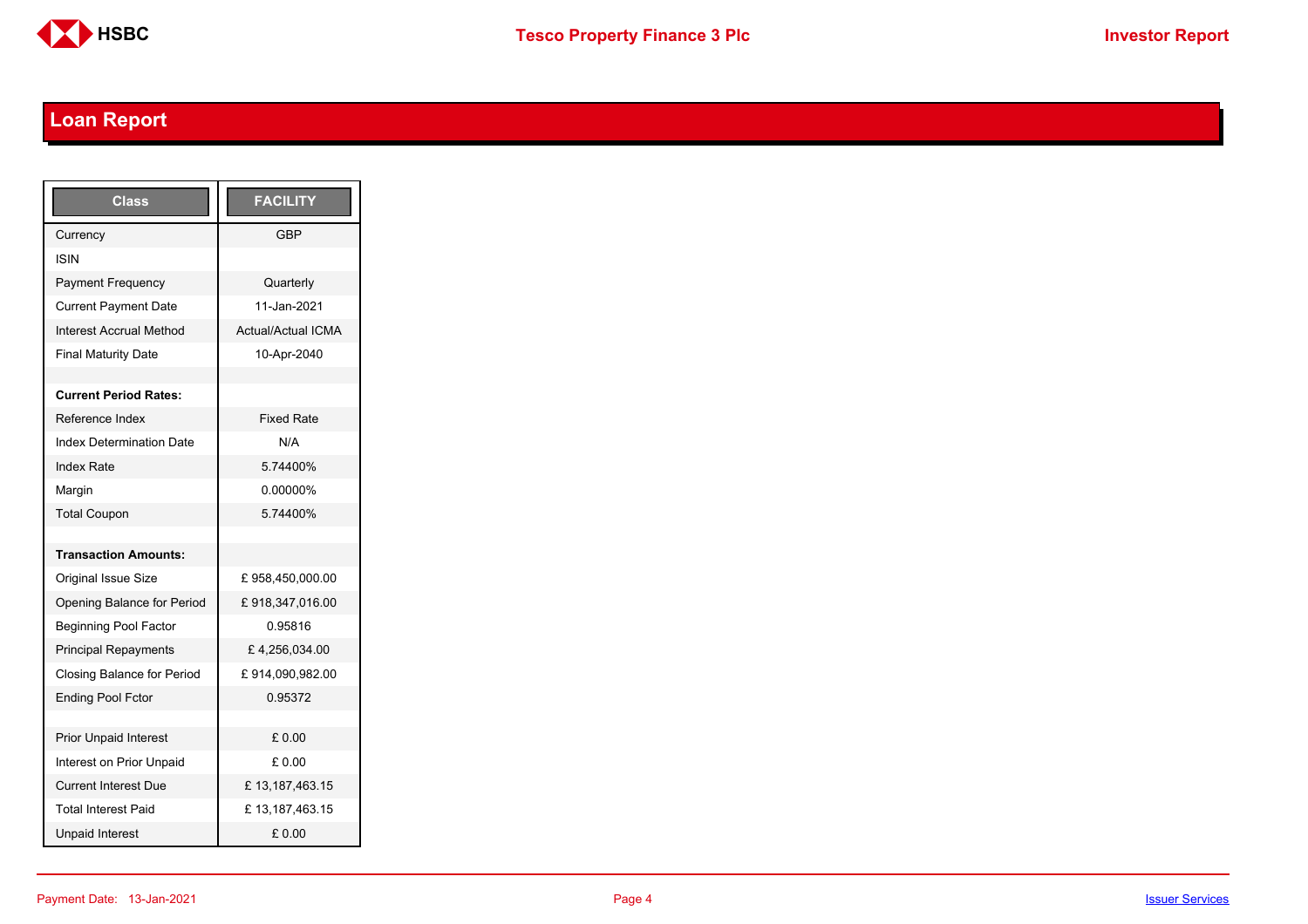

## <span id="page-4-0"></span>**Partnership Reserves**

| <b>Partnership Expenses Reserve Ledger</b>         |              |
|----------------------------------------------------|--------------|
| <b>Opening Balance</b>                             | £ 500,000.00 |
| Debits to the Partnership Expenses Reserve Ledger  | £73.562.08   |
| Credits to the Partnership Expenses Reserve Ledger | £ 0.00       |
| Closing Balance                                    | £426,437.92  |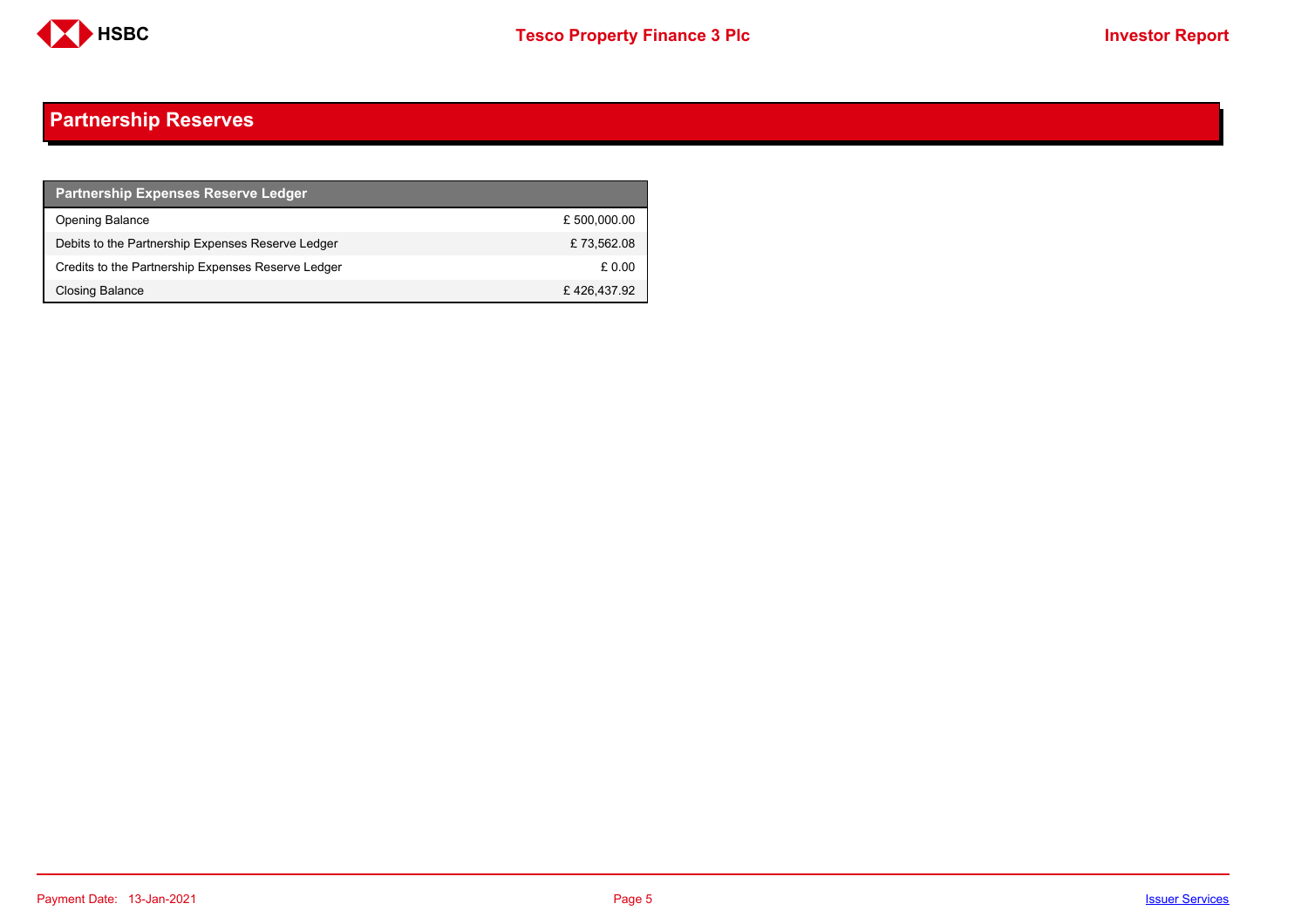

## <span id="page-5-0"></span>**Partnership Accounts**

| <b>Partnership Rent Account</b>         |                |
|-----------------------------------------|----------------|
| <b>Opening Balance</b>                  | £ 5,000.00     |
| Debits to the Partnership Rent Account  | £16,150,253.07 |
| Credits to the Partnership Rent Account | £16,150,253.07 |
| Closing Balance                         | £ 5,000.00     |

| <b>Partnership Disposal Proceeds Account</b>         |  |
|------------------------------------------------------|--|
| Opening Balance                                      |  |
| Debits to the Partnership Disposal Proceeds Account  |  |
| Credits to the Partnership Disposal Proceeds Account |  |
| <b>Closing Balance</b>                               |  |

| <b>Partnership Insurance Proceeds Account</b>         |  |
|-------------------------------------------------------|--|
| <b>Opening Balance</b>                                |  |
| Debits to the Partnership Insurance Proceeds Account  |  |
| Credits to the Partnership Insurance Proceeds Account |  |
| <b>Closing Balance</b>                                |  |

| <b>Partnership VAT Account</b>         |               |
|----------------------------------------|---------------|
| <b>Opening Balance</b>                 | £3,230,050.63 |
| Debits to the Partnership VAT Account  | £3,229,643.96 |
| Credits to the Partnership VAT Account | £3,230,050.63 |
| Closing Balance                        | £3,230,457.30 |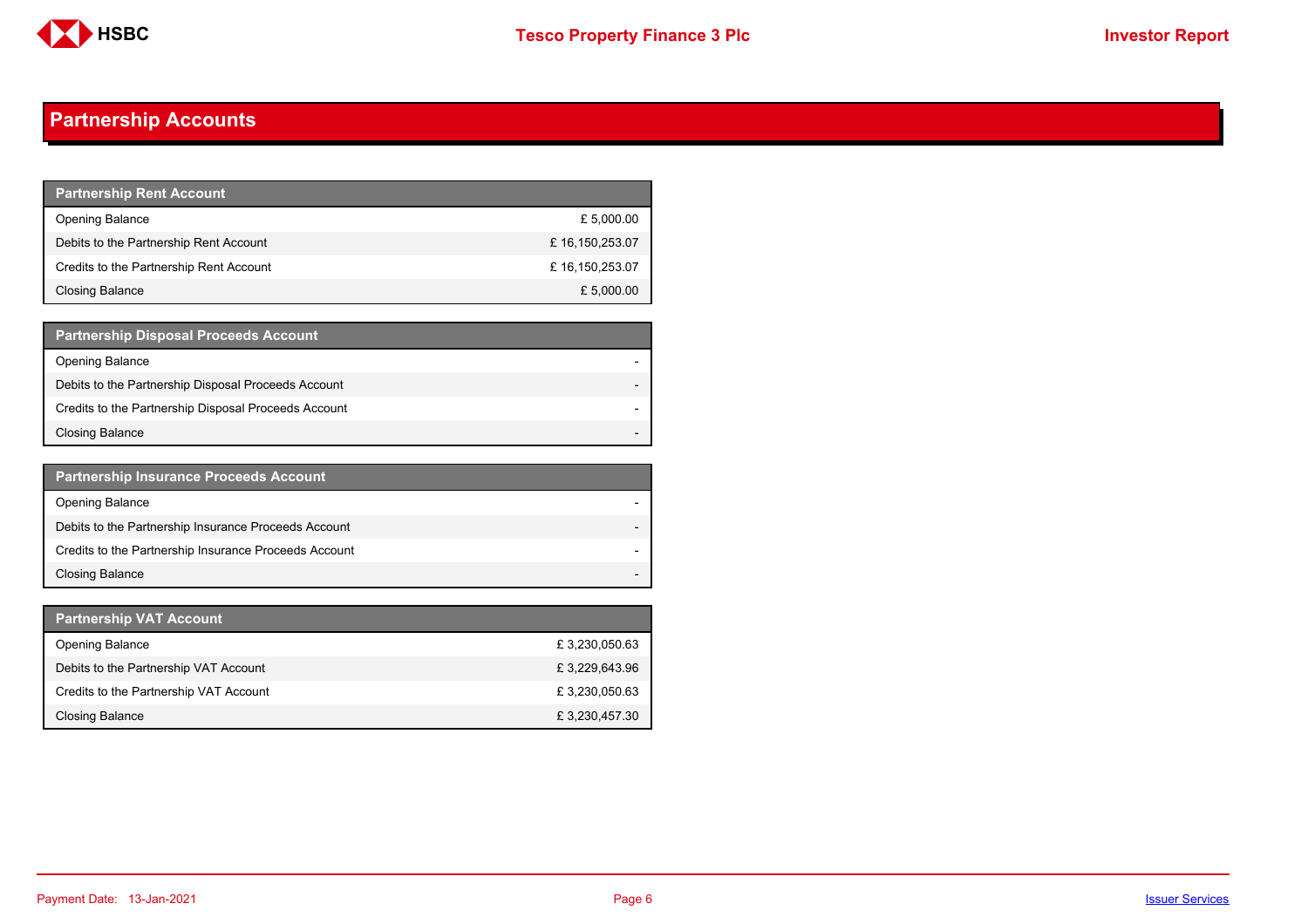

## **Partnership Accounts**

| <b>Partnership Transaction Account</b>         |                |
|------------------------------------------------|----------------|
| <b>Opening Balance</b>                         | £ 500,000.00   |
| Debits to the Partnership Transaction Account  | £17,830,158.94 |
| Credits to the Partnership Transaction Account | £17,756,596.86 |
| Closing Balance                                | £426,437.92    |

| <b>General Partner Corporation Tax Reserve</b>         |  |
|--------------------------------------------------------|--|
| <b>Opening Balance</b>                                 |  |
| Debits to the General Partner Corporation Tax Reserve  |  |
| Credits to the General Partner Corporation Tax Reserve |  |
| <b>Closing Balance</b>                                 |  |

| <b>General Partner VAT Transaction Account</b>         |                          |
|--------------------------------------------------------|--------------------------|
| <b>Opening Balance</b>                                 | £166,279.34              |
| Debits to the General Partner VAT Transaction Account  | $\overline{\phantom{0}}$ |
| Credits to the General Partner VAT Transaction Account | $\overline{\phantom{0}}$ |
| <b>Closing Balance</b>                                 | £166,279.34              |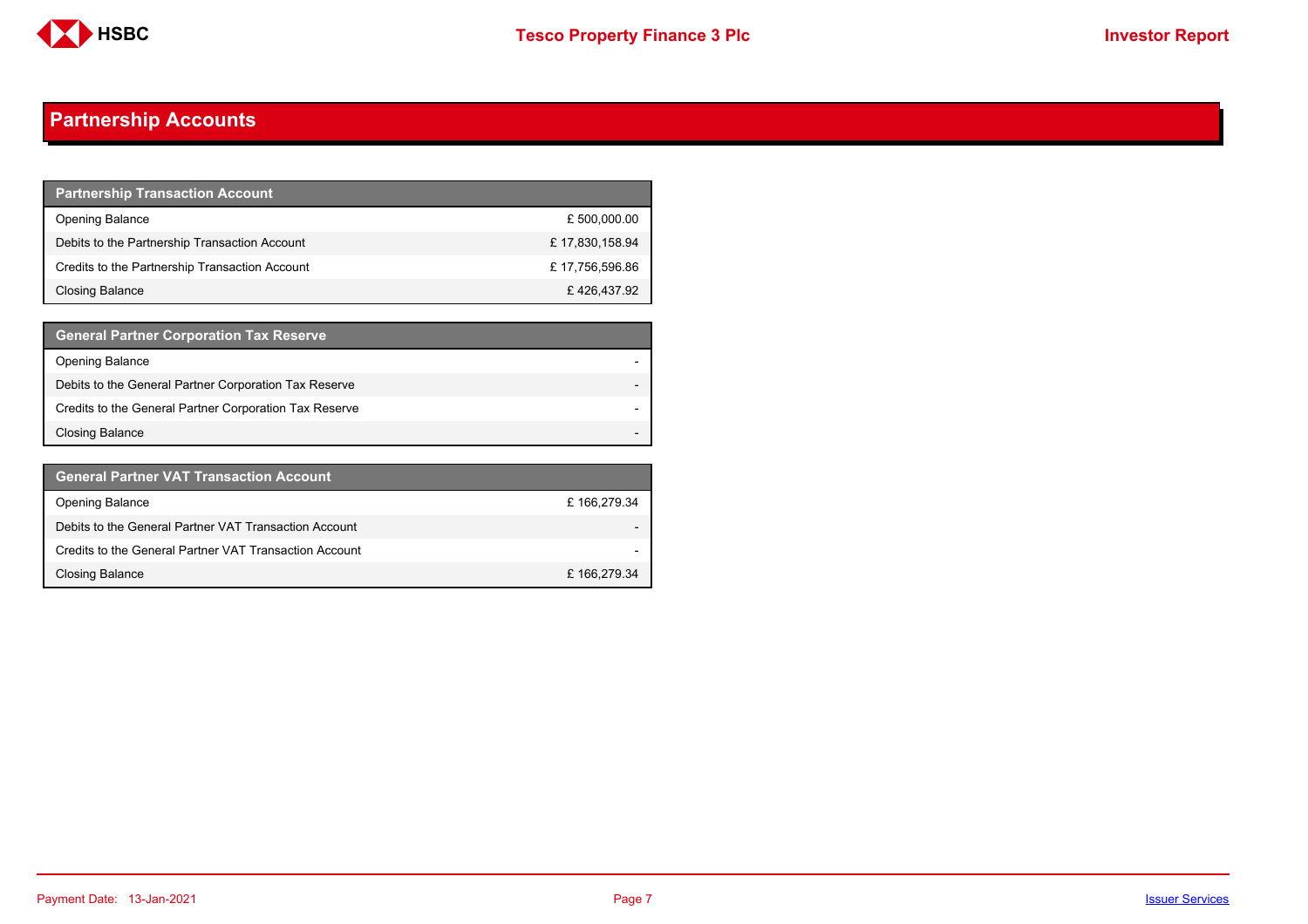

# <span id="page-7-0"></span>**Partnership Available Funds**

| <b>Available Interest Proceeds</b>                                           |                          |
|------------------------------------------------------------------------------|--------------------------|
| (a) Rental Income Received by the Partnership                                | £16,150,253.07           |
| (b) the amount payable to the Partnership by the Issuer under Swap Agreement | £17,443,538.00           |
| (c) Amount transferred from the Partnership VAT account                      |                          |
| (d) Amount to be transferred from the Partnership Disposal Account           |                          |
| (e) Amount to be transferred from the Partnership Insurance Proceeds Account |                          |
| (f) Interest received by on the Partnership Accounts and Rent Account        | $\overline{\phantom{0}}$ |
| (g) Eligible Investment Earnings by Partnership                              |                          |
| (h) Any advance of the Partnership Expenses Loan                             | $\overline{\phantom{a}}$ |
| (i) any net proceeds of a CPO Disposal of a Mortgaged Property               | $\overline{\phantom{a}}$ |
| (j) Funds recorded on the Subordinated Reserve Ledger                        |                          |
| (k) any net proceeds of a disposal of a Mortgage Property                    |                          |
| (I) Any other sums standing to credit of the Partnership Transaction Account | £73,562.08               |
| <b>Total Available Proceeds</b>                                              | £33,667,353.15           |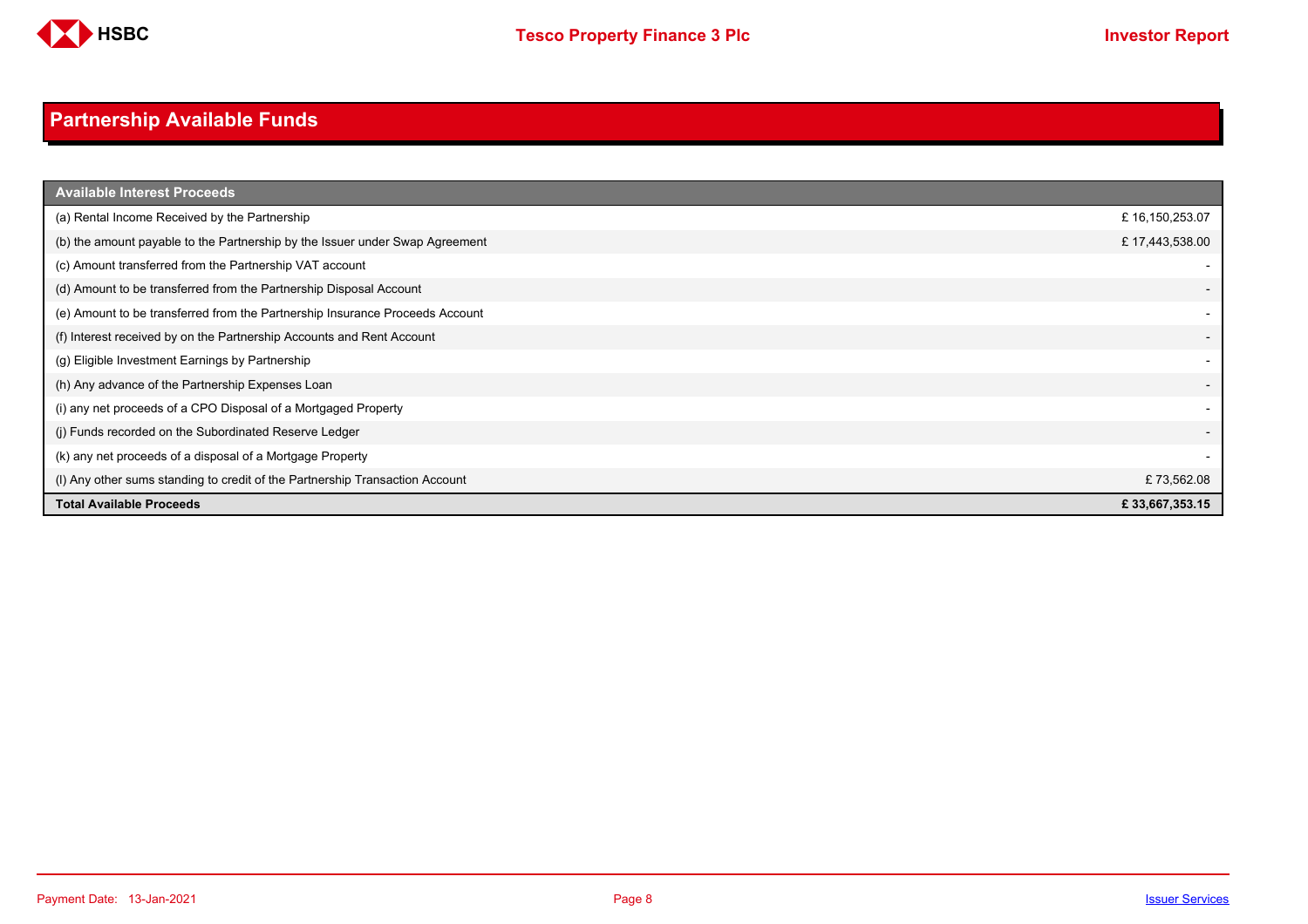

## <span id="page-8-0"></span>**Partnership Pre-Enforcement Priority of Payments**

| <b>Partnership Pre-Enforcement Priority of Payments</b>                                                                  | <b>Amounts Paid</b> | <b>Available Funds</b> |
|--------------------------------------------------------------------------------------------------------------------------|---------------------|------------------------|
|                                                                                                                          |                     | £33,667,353.15         |
| (a) in or towards satisfaction of any fees to the Partnership Security Trustee                                           | £1,500.00           | £33,665,853.15         |
| (b) in or towards satisfaction of Issuer Trustee and other Expenses (Ongoing Partnership Facility Fee)                   | £39,894.24          | £33,625,958.91         |
| (c) in or towards satisfaction of any operating expenses incurred by the Partnership (excluding GP UK Tax)               | £26,356.15          | £33,599,602.76         |
| (d) in or towards satisfaction, pro rata and pari passu according to the respective amounts due in respect of:           |                     | £33,599,602.76         |
| (i) Partnership Operator Fee                                                                                             | £1,088.93           | £33,598,513.83         |
| (ii) Partnership Property Advisor Fee                                                                                    |                     | £33,598,513.83         |
| (iii) Nominees/Nominees Holdco Corporate Services Provider Fee                                                           | £ 6,824.92          | £33,591,688.91         |
| (iv) Nominees/Nominees Holdco Side Letter Fee                                                                            |                     | £33,591,688.91         |
| (v) Account Bank Fee                                                                                                     |                     | £33,591,688.91         |
| (vi) Cash Manger Fee                                                                                                     |                     | £33,591,688.91         |
| (vii) Woolwich Cash Manager Fee                                                                                          |                     | £33,591,688.91         |
| (vii) Issuer Corporate Services Provider, Paying Agent, Account Bank and Cash Manager (Ongoing Partnership Facility Fee) | £13,254.19          | £33,578,434.72         |
| (viii) Head Lease Payment                                                                                                |                     | £33,578,434.72         |
| (e) Partnership Expenses Ledger payment (max £6,250)                                                                     |                     | £33,578,434.72         |
| (f) in or towards satisfaction, pro rata and pari passu according to the respective amounts due in respect of:           |                     | £33,578,434.72         |
| (i) Partnership Loan Interest                                                                                            | £13,187,463.15      | £ 20,390,971.57        |
| (ii) Partnership Swap Payment                                                                                            | £15,837,194.21      | £4,553,777.36          |
| (g) Partnership Loan Principal Payment                                                                                   | £4,256,034.00       | £ 297,743.36           |
| (h) Issuer Profit Amount (Ongoing Partnership Facility Fee                                                               | £750.00             | £296,993.36            |
| (i) Partnership Property Pool Manager Fee                                                                                | £ 296,993.36        |                        |
| (i) Partnership Swap Termination Amount                                                                                  |                     |                        |
| (k) Partnership Expense Reserve Ledger Payment                                                                           |                     |                        |
| (I) Alteration Adjustment Rent/ Substitution Adjustment Rent Payment                                                     |                     |                        |
| (m) any amount due and payable by the Partnership to the Subordinated Loan Facility                                      |                     |                        |
| (n) any excess into the Partnership Distribution Account                                                                 |                     |                        |
| <b>Total Distribution Amount</b>                                                                                         | £33,667,353.15      |                        |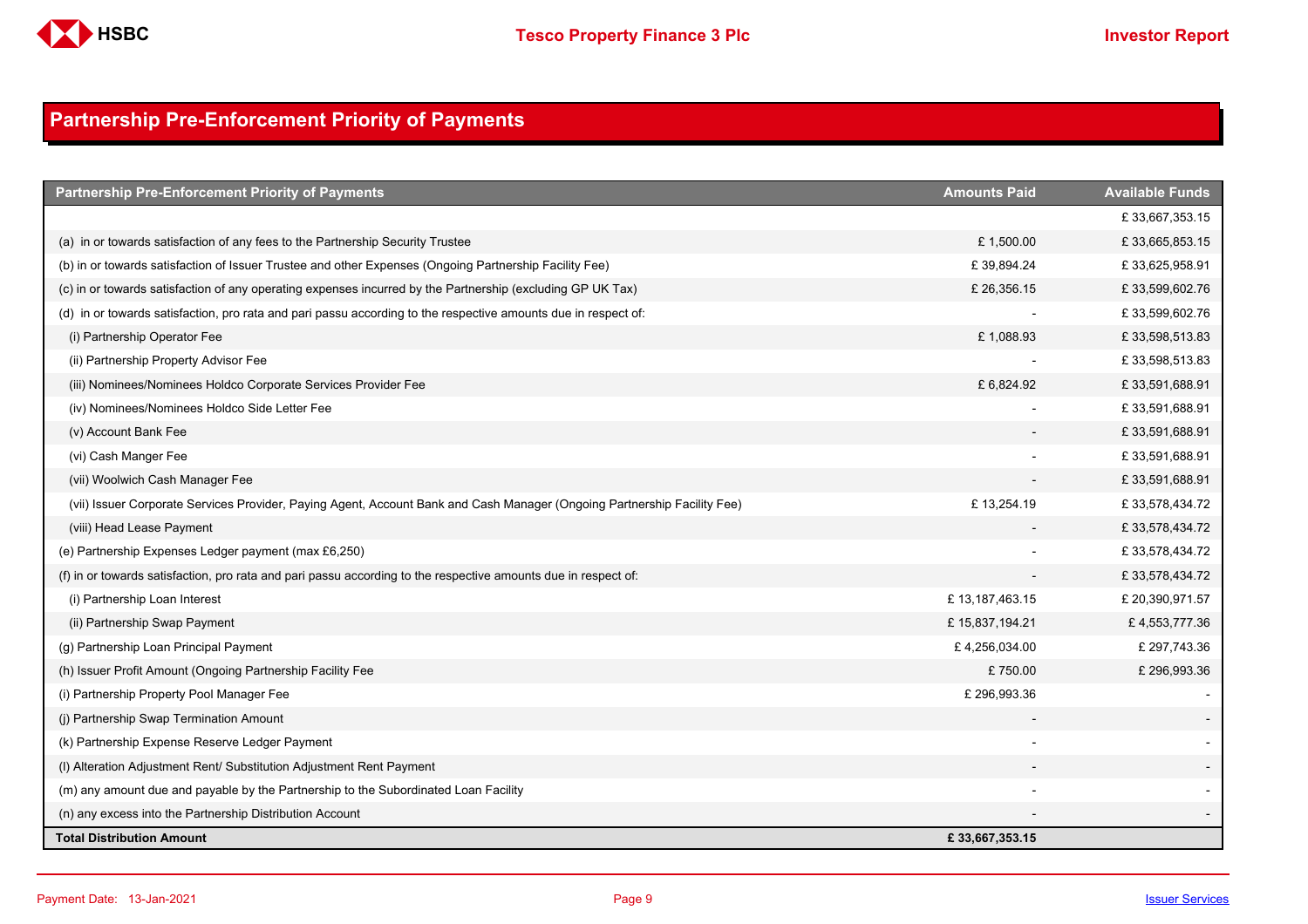

# <span id="page-9-0"></span>**Bond Report**

| <b>Class</b>                      | <b>BOND</b>               |
|-----------------------------------|---------------------------|
| Currency                          | <b>GBP</b>                |
| <b>ISIN</b>                       | XS0512401976              |
| <b>Payment Frequency</b>          | Quarterly                 |
| <b>Current Payment Date</b>       | 13-Jan-2021               |
| <b>Interest Accrual Method</b>    | <b>Actual/Actual ICMA</b> |
| <b>Final Maturity Date</b>        | 13-Apr-2040               |
|                                   |                           |
| <b>Current Period Rates:</b>      |                           |
| Reference Index                   | <b>Fixed Rate</b>         |
| <b>Index Determination Date</b>   | N/A                       |
| <b>Index Rate</b>                 | 5.74400%                  |
| Margin                            | 0.00000%                  |
| <b>Total Coupon</b>               | 574400%                   |
|                                   |                           |
| <b>Transaction Amounts:</b>       |                           |
| <b>Original Issue Size</b>        | £958,450,000.00           |
| Opening Balance for Period        | £918,347,016.00           |
| <b>Beginning Pool Factor</b>      | 0.95816                   |
| <b>Principal Repayments</b>       | £4,256,034.00             |
| <b>Closing Balance for Period</b> | £914,090,982.00           |
| <b>Ending Pool Fctor</b>          | 0.95372                   |
|                                   |                           |
| <b>Prior Unpaid Interest</b>      | £0.00                     |
| Interest on Prior Unpaid          | £ 0.00                    |
| <b>Current Interest Due</b>       | £13,187,463.15            |
| <b>Total Interest Paid</b>        | £13,187,463.15            |
| <b>Unpaid Interest</b>            | £0.00                     |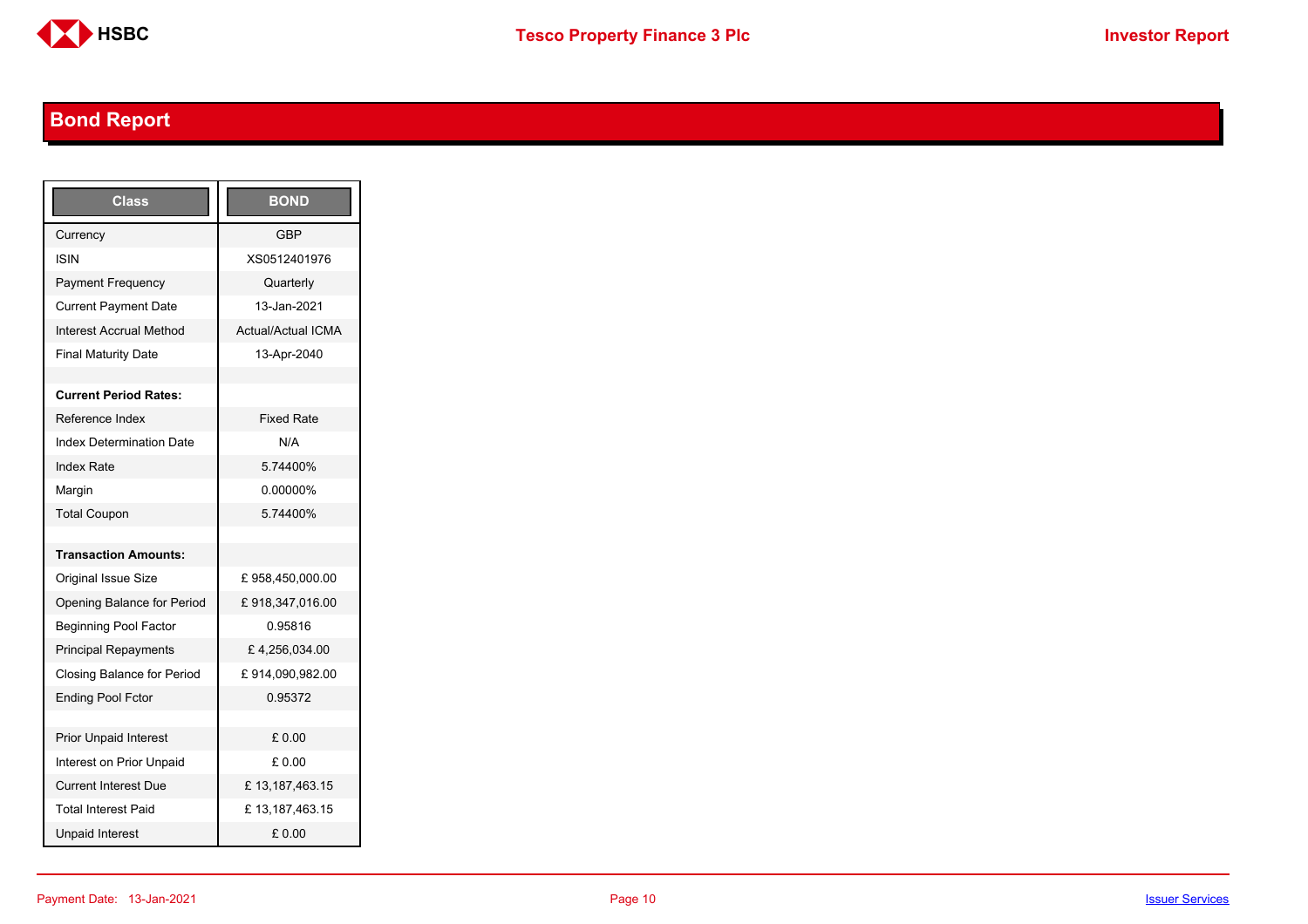

# <span id="page-10-0"></span>**Bond Ratings**

| <b>Original Ratings</b> | <b>S&amp;P</b> | <b>Fitch</b> | Moody's | <b>DBRS</b> |
|-------------------------|----------------|--------------|---------|-------------|
| <b>BOND</b>             | BB+            | BB+          | Ba1     | n/a         |
|                         |                |              |         |             |
| <b>Current Ratings</b>  | <b>S&amp;P</b> | <b>Fitch</b> | Moody's | <b>DBRS</b> |
| <b>BOND</b>             | BBB-           | BBB-         | Baa3    | n/a         |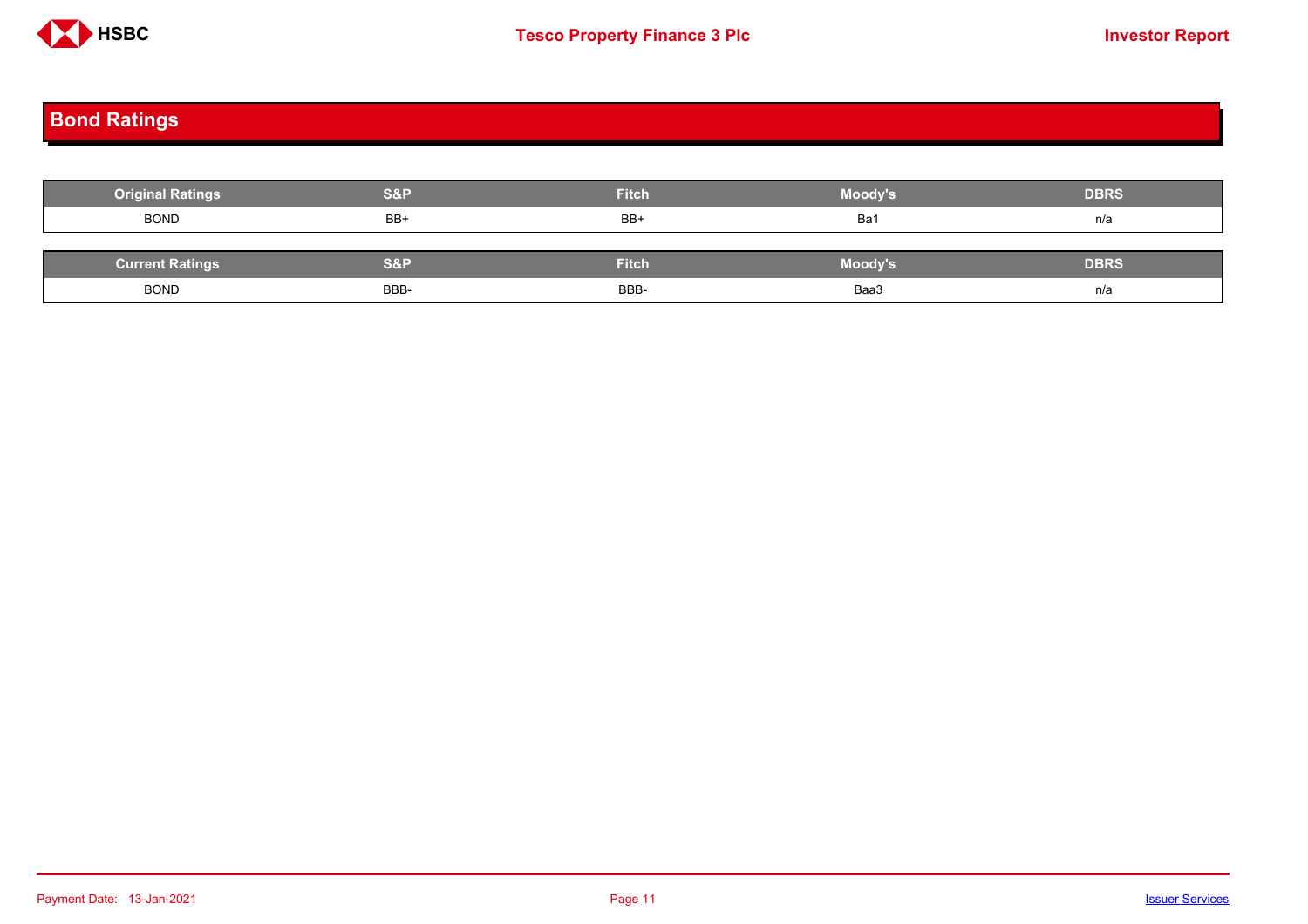

#### <span id="page-11-0"></span>**Issuer Accounts**

| <b>Issuer Transaction Account</b>         |                |
|-------------------------------------------|----------------|
| <b>Opening Balance</b>                    | £52.613.74     |
| Debits to the Issuer Transaction Account  | £19,102,989.37 |
| Credits to the Issuer Transaction Account | £19,103,739.38 |
| <b>Closing Balance</b>                    | £53,363.75     |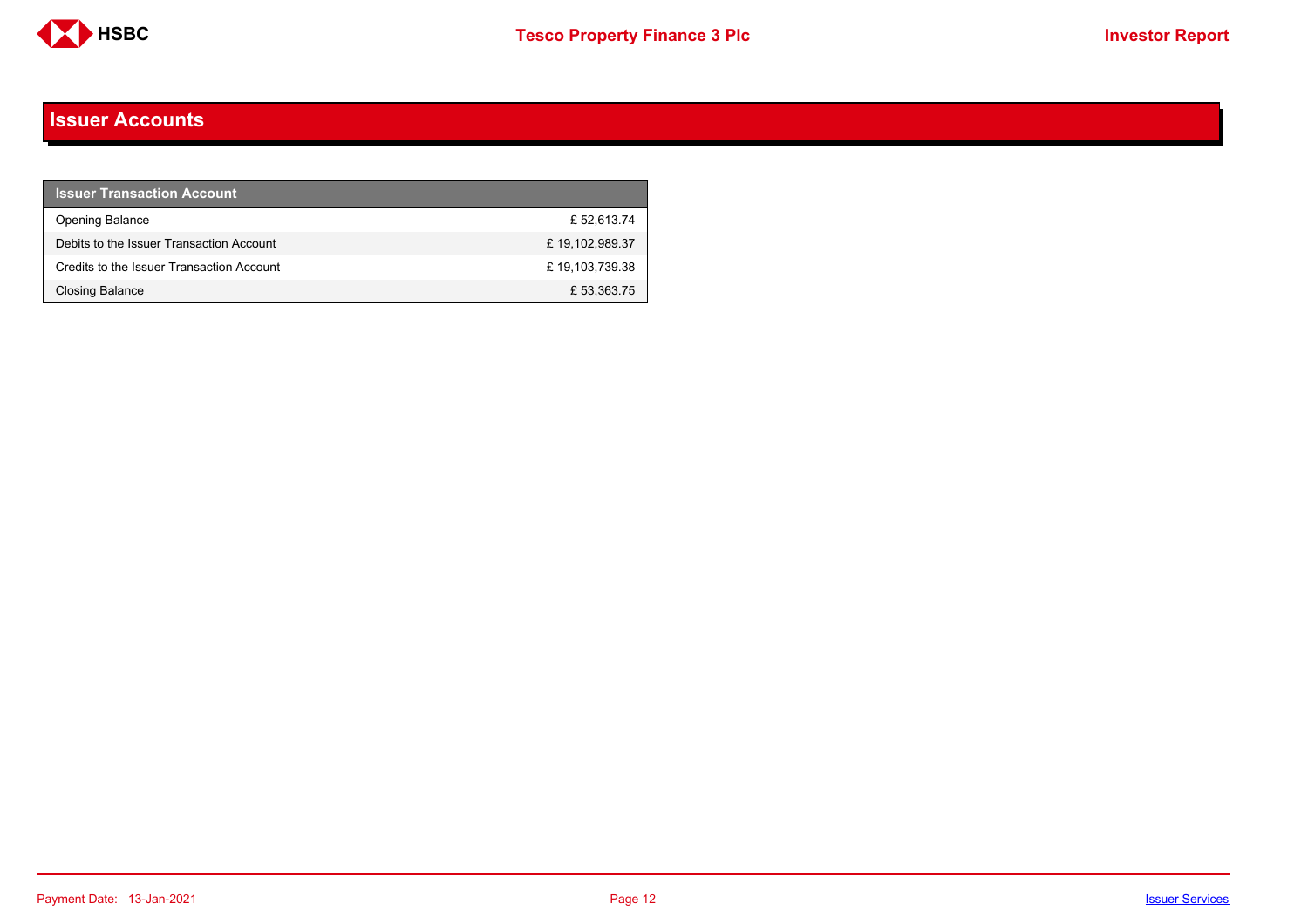

#### <span id="page-12-0"></span>**Issuer Available Funds**

| <b>Issuer Available Funds</b>                                                        |                 |
|--------------------------------------------------------------------------------------|-----------------|
| (a) any amount payable to the Issuer under the Partnership Swap Agreement            | £15,837,194.21  |
| (b) all interest, principal payable to the Issuer in respect of the Partnership Loan | £17,497,395.58  |
| (c) any amount payable to the Issuer under the Issuer Swap Agreement                 | £17,443,538.00  |
| (d) interest received by the Issuer on the Issuer Transaction Account                |                 |
| (e) the earnings and proceeds from the Issuer making any Eligible Investmentst       |                 |
| <b>Total Available Interest Proceeds</b>                                             | £ 50,778,127.79 |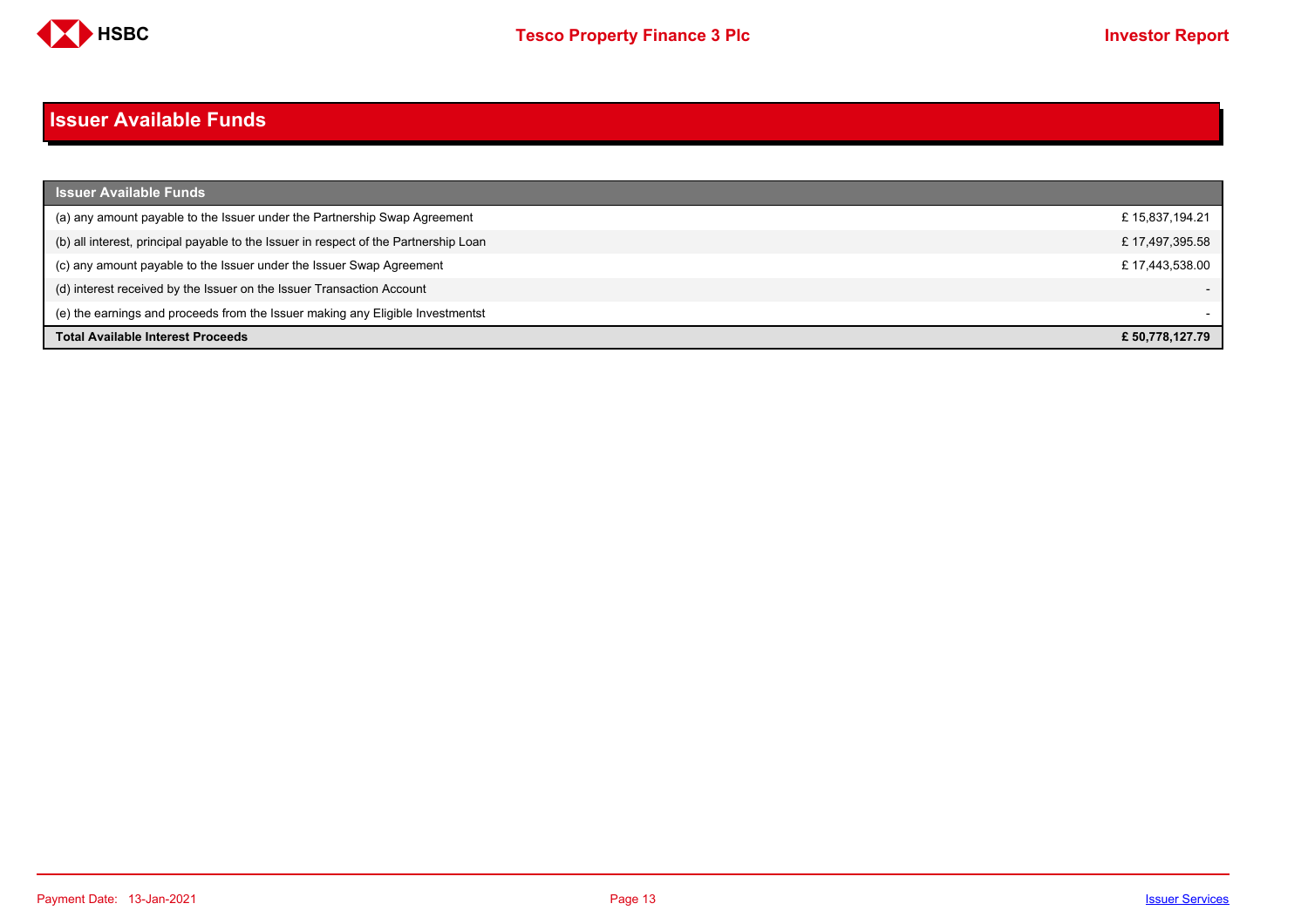

## <span id="page-13-0"></span>**Issuer Pre-Enforcement Priority of Payments**

| <b>Issuer Pre-Enforcement Priority of Payments</b>                                                                       | <b>Amounts Paid</b>      | <b>Available Funds</b> |
|--------------------------------------------------------------------------------------------------------------------------|--------------------------|------------------------|
|                                                                                                                          |                          | £50,778,127.79         |
| (a) in or towards satisfaction of amounts due in respect of the fees and any other amounts payable by the Issuer to the: | $\overline{\phantom{a}}$ | £50,778,127.79         |
| (i) Bond Trustee                                                                                                         | £1,200.00                | £50,776,927.79         |
| (ii) Security Trustee                                                                                                    | £1,500.00                | £50,775,427.79         |
| (b) in or towards satisfaction of any amounts payable by the Issuer in respect of operating expenses                     | £37,194.24               | £50,738,233.55         |
| (c) in or towards satisfaction, pro rata and pari passu according to the respective amounts due in respect of:           | $\overline{\phantom{a}}$ | £50,738,233.55         |
| (i) Issuer/Issuer Holdco Corporate Services Provider Fee                                                                 | £8,254.19                | £50,729,979.36         |
| (ii) Paying Agent/Registrar Fee                                                                                          | £500.00                  | £50,729,479.36         |
| (iii) Account Bank Fee                                                                                                   | £750.00                  | £50,728,729.36         |
| (iv) Cash Manager Fee                                                                                                    | £3,750.00                | £50,724,979.36         |
| (d) in or towards satisfaction, pro rata and pari passu according to the respective amounts due in respect of:           | $\overline{\phantom{a}}$ | £50,724,979.36         |
| $(i)(a)$ Bond Interest                                                                                                   | £13,187,463.15           | £37,537,516.21         |
| (i)(b) Bond Principal                                                                                                    | £4,256,034.00            | £33,281,482.21         |
| (ii) Issuer Swap Provider Payment                                                                                        | £15,837,194.21           | £17,444,288.00         |
| (iii) Parnership Swap Payment                                                                                            | £17,443,538.00           | £750.00                |
| (e) Issuer Profit Amount                                                                                                 | £750.00                  |                        |
| (f) Swap Subordinated Amoutns payment to the Issuer Swap Provider                                                        |                          |                        |
| (g) in or towards satisfaction of any Issuer Partnership Swap Termination Amount                                         |                          |                        |
| (h) the surplus (if any) to the Issuer Transaction Account                                                               |                          |                        |
| <b>Total Distribution Amount</b>                                                                                         | £ 50,778,127.79          |                        |